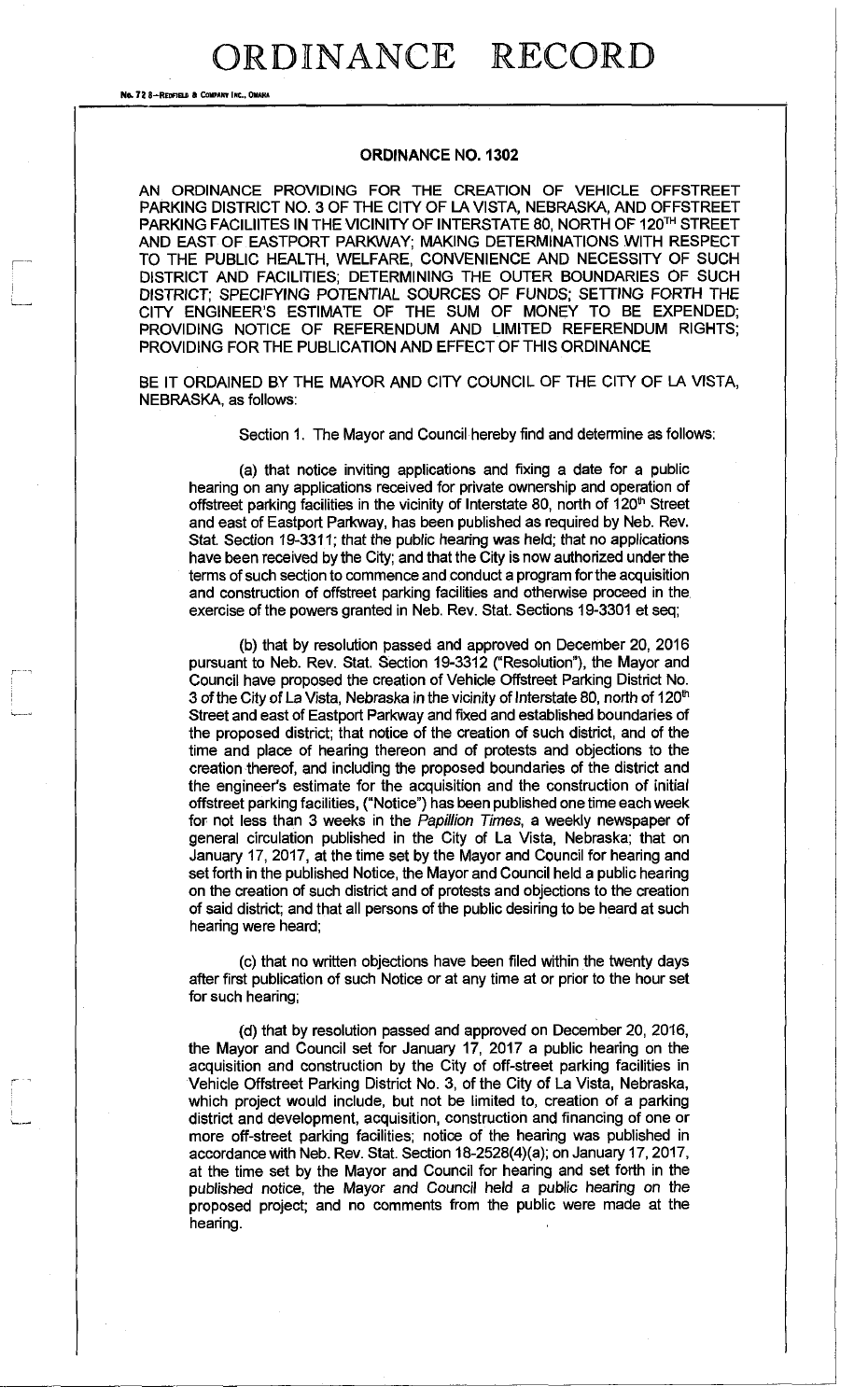## ORDINANCE RECORD

No. 72 8-REDFIELD & COMPANY INC., OMAHA

(e)that, after considering any and all protests and objections that may be filed and after considering the evidence presented at the hearings, the public health, welfare, convenience and necessity require the formation of Vehicle Offstreet Parking District No. 3 of the City of La Vista, Nebraska, and the acquisition and construction of facilities therein;

(f) that after hearing all persons desiring to be heard and considering all matters deemed appropriate, it is necessary and advisable for the Mayor and Council to proceed with the creation of Vehicle Offstreet Parking District No. 3 of the City of La Vista, Nebraska under Neb. Rev. Stat. Sections 19- 3301 to 19-3327, as amended, (the "Act"), and acquisition and construction of offstreet parking facilities, for purposes that include, without limitation, the City's interests in promoting safe and uncongested traffic flows through, in and around City streets, the Interstate 80 and Giles Road interchange and connections with other parts of the metro area, and enhancing the possibilities of additional development and services to the City and its inhabitants, and for additional tax revenues for supporting the costs of public services; and

(g) that the boundaries of such district, essentially comprised of all areas as proposed in the Resolution and Notice, are proper and such boundaries shall be fixed by this Ordinance so the district is comprised of all such areas.

Section 2. There is hereby ordered created Vehicle Offstreet Parking District No. 3 of the City of La Vista, Nebraska and acquisition and construction of offstreet parking facilities therein. The boundaries of Vehicle Offstreet Parking District No. 3 of the City of La Vista, Nebraska, shall be as follows:

> Those outer boundaries which are the same as the outer boundaries of the Area depicted in Exhibit A, incorporated herein by this reference, and comprised of the following: Tax Lots 11 and 15, together with all of Tax Lot 2A and parts of Tax Lots 2B1 and 3 lying North and West of railroad right-of-way, together with Tax Lot 1A1B and parts of Tax Lots 2B1 and 3 lying South and East of railroad right-of-way, all located in Section 17, Township 14 North, Range 12 East, of the 6<sup>th</sup> P. M. in Sarpy County, Nebraska together with Giles Road and Eastport Parkway right-of-ways abutting said tax lots. Vehicle Offstreet Parking District No. 3 of the City of La Vista, Nebraska shall include all lots, lands, streets and street right of way located within said Area.

Said boundaries are hereby determined to include all land within the district which might be specially benefited thereby. The costs of offstreet parking facilities to be acquired and constructed and the costs of operating and maintaining such facilities shall be paid for from general taxes, special property taxes or assessments on property within Vehicle Offstreet Parking District No. 3 of the City of La Vista, Nebraska, and/or general property taxes, sales taxes, occupation taxes, or other funds of the City or made available for such purposes, with financing being provided by issuance of the City's general obligation bonds, all as provided for in the Act or other applicable statutes and from time to time determined by the Mayor and City Council, and with such revenues, as the Mayor and City Council determine appropriate at the time of issuance, to be pledged for the payment of any such bonds. In addition to the levy of such taxes and pledge of revenue, all or a portion of the cost of acquisition, including construction, maintenance, repair, and reconstruction of any offstreet parking facility may be paid for by special assessment against the real estate located in such district in proportion to the special benefit of each parcel of real estate in accordance with the terms of Neb. Rev. Stat. Section 19-3314. There shall be levied upon all the taxable property in the City a tax which, together with such sinking fund derived from special assessments and other revenue pledged for the payment of the bonds and interest thereon, shall be sufficient to meet payments of interest and principal as the same become due.

Section 3. The engineer's estimate of the sum of money to be expended pursuant to the Act for the proposed construction and acquisition of initial offstreet parking facilities within said district is \$10,000,000. Additional improvements not covered by such estimate may be owned, purchased, constructed, equipped, leased, or operated, and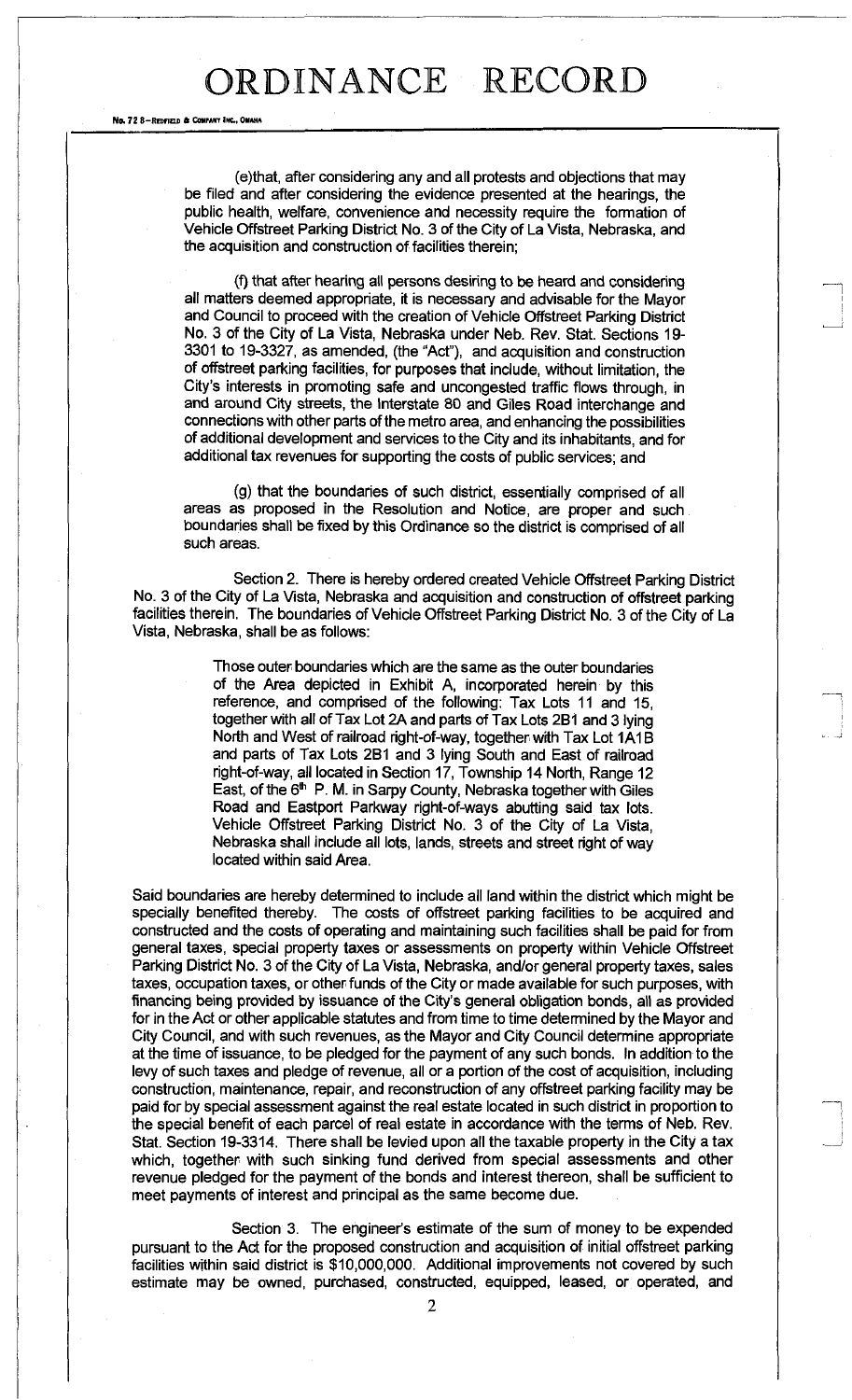No. 72 S-REDFIELD & COMM

additional costs and expenses incurred, from time to time, as provided for in Neb. Rev. Stat. Section 19-3327, or other applicable statutes.

Section 4. This Ordinance *is intended as and* shall constitute a measure approving the project with respect to offstreet parking facilities to be acquired or constructed in Vehicle Offstreet Parking District No. 3 of the City of La Vista, Nebraska, as provided for in Neb. Rev. Stat. Section 18-2528(4)(b), after separate hearing held on January 17, 2017. Notice is hereby given pursuant to Section 18-2528(4)(c) that the project as described in the Ordinance is subject to limited referendum for a period of thirty days after the first publication of such notice, separately or as part of this Ordinance, and, that after such thirty-day period, the project and measures related to it will not be subject to any further right of referendum.

Section 5. This Ordinance shall be published in full and shall be in force and take effect from and after its passage and approval as provided by law.

PASSED AND APPROVED this 7th day of February, 2017.

Douglas Kindig, Mayor

**ATTEST:** 

ethe  $\alpha$ m Pamela A. Buethe, CMC City Clerk